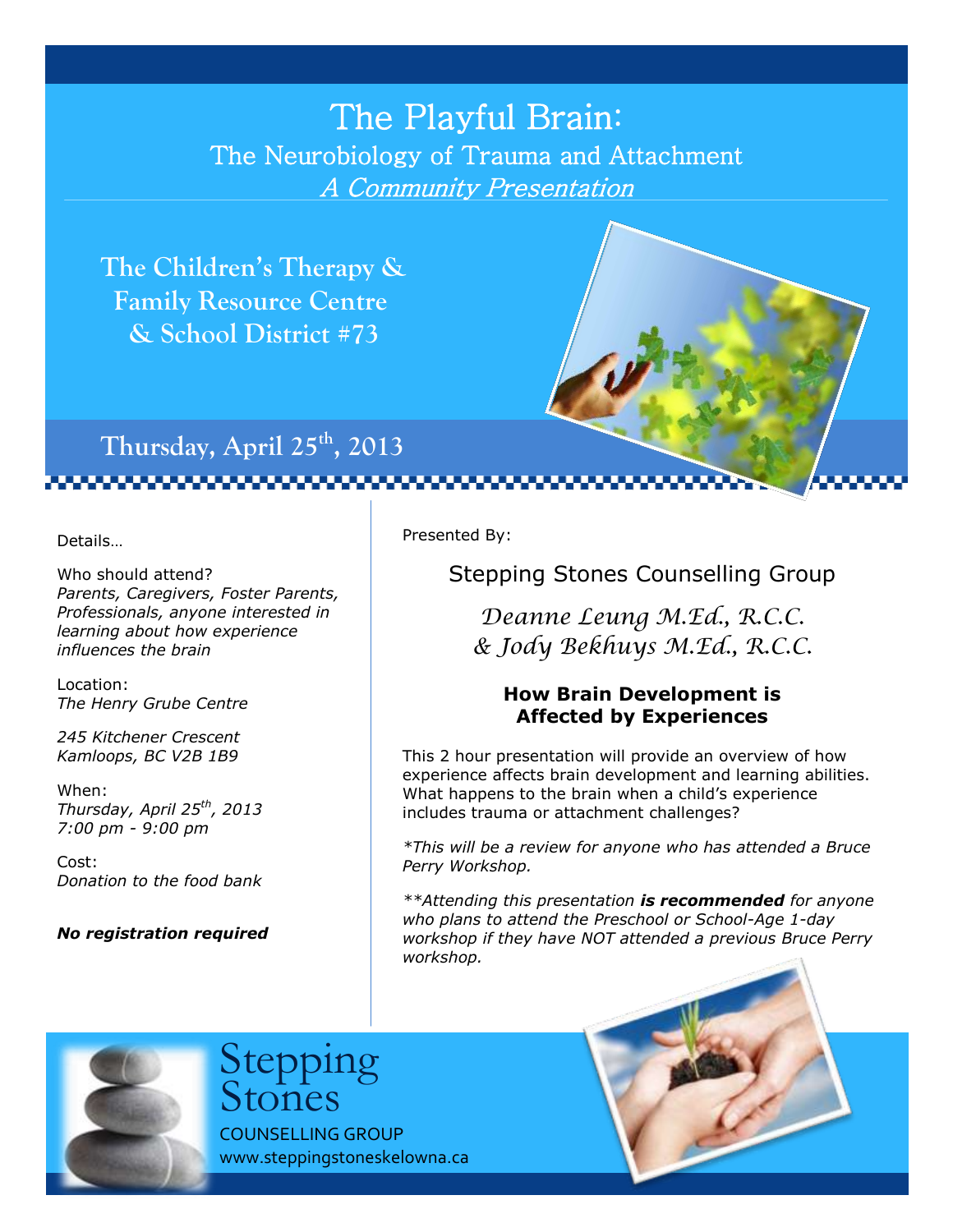## The Playful Brain: Developing Emotional Regulation With School-Age Children

 **The Children's Therapy & Family Resource Centre & School District #73**



,,,,,,,,,,,,,,,,,,,,,,,,,,,,,,,,

Details…

Who should attend? *Teachers, School staff, School therapists, Professionals who work with school-age children*

Location: *The Children's Therapy & Family Resource Centre (CTFRC)*

*801 McGill Road Kamloops, BC V2C 6r1*

When: *Friday, April 26 th, 2013 9:00 am - 4:00 pm*

Cost: *\$50.00 (\*cash/cheque only please)*

To Register: *Mail or drop off the registration including payment to CTFRC after March 27th (\*registration must be accompanied by payment\*)*

*Morning coffee, snacks & lunch will be provided*

Presented By:

Stepping Stones Counselling Group

*Deanne Leung M.Ed., R.C.C. & Jody Bekhuys M.Ed., R.C.C.*

#### **A "How To" Workshop for Teachers and Other Professionals Who Work With School-Age Children**

Come and learn about how you can support improved self regulation in individual children and classrooms by targeting specific areas of the brain.

Better regulation means the brain is better able to learn. Find out how to help students be set up for more success.

*\*If you have not attended a Bruce Perry workshop in the past, it is recommended that participants in this workshop attend the free 2 hour community presentation at the Henry Grube Centre from 7:00 pm – 9:00 pm on April 25th, 2013. (no registration required)*



Stepping Stones

COUNSELLING GROUP www.steppingstoneskelowna.ca